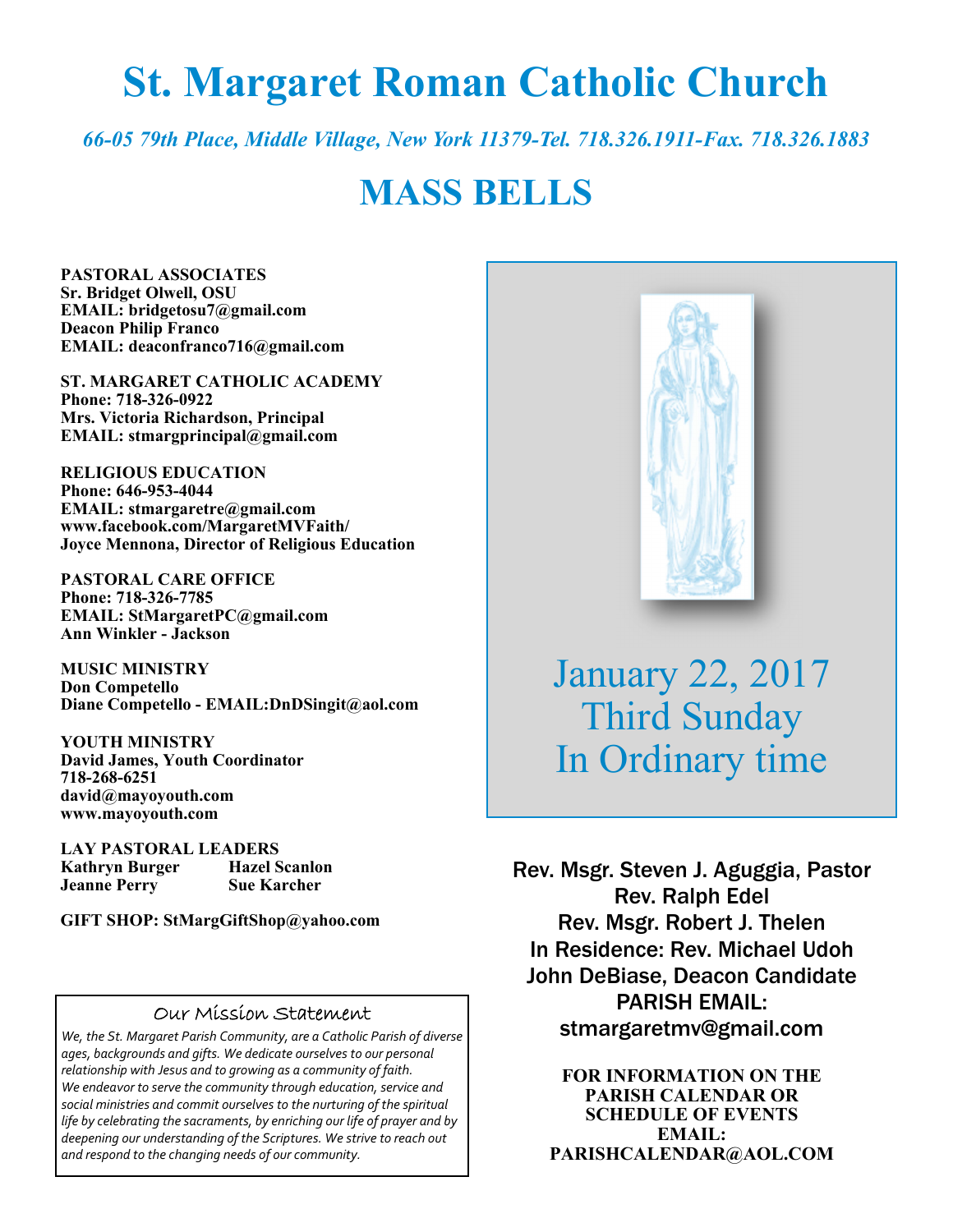#### *MASSES FOR THE WEEK*

| MON.                           | JANUARY 23 - DAY OF PRAYER FOR<br>THE LEGAL PROTECTION OF<br><b>UNBORN CHILDREN/ST. VINCENT</b>            |
|--------------------------------|------------------------------------------------------------------------------------------------------------|
| 7:00<br>9:00                   | Violet Rubano (BIRTH)<br>Marie D'Amato                                                                     |
| TUE.                           | <b>JANUARY 24 - ST. FRANCIS</b><br>deSALES                                                                 |
| 7:00                           | Jacob & Miriam Weiner & Family/<br><b>August Weiner/Carolyn Collins</b>                                    |
| 9:00                           | <b>Bernhard Erdtmann</b>                                                                                   |
| WED.                           | <b>JANUARY 25 - THE CONVERSION OF</b><br><b>ST. PAUL/WEEK OF PRAYER FOR</b><br><b>CHRISTIAN UNITY ENDS</b> |
| 7:00<br>9:00                   | Mina Sippenauer (ANNI)<br>Rev. Msgr. William A. Varvaro (ANNI)                                             |
| THU.                           | <b>JANUARY 26 - STS. TIMOTHY AND</b><br><b>TITUS</b>                                                       |
| 7:00<br>9:00                   | Gerald McDonald (BIRTH)<br><b>Robert Narky</b>                                                             |
| FRI.<br>7:00<br>9:00           | JANUARY 27 - ST. ANGELA MERICI<br>Ida, Fannie & Josephine Spadafora<br>Maria Falsetto (ANNI) Ida Lento     |
| SAT.                           | JANUARY 28 - ST. THOMAS<br><b>AQUINAS</b>                                                                  |
| 8:30<br>5:00PM                 | Collective: Nicholas LeVeglia<br>Dominick Congemi/Donald Bub                                               |
| SUN.                           | <b>JANUARY 29 - FOURTH SUNDAY</b><br><b>IN ORDINARY TIME</b>                                               |
| 7:30<br>9:00                   | People of the Parish<br>Faro Sottile/Giovanna Bambina/<br>Salvatore Palmeri/Vincenzo Rizzo                 |
| 10:30<br><b>NOON</b><br>5:00PM | Eugene O'Connor<br><b>Margaret Valdes</b><br>Joanne Drew                                                   |

#### **REGULAR SCHEDULE OF MASSES & SERVICES**

|                           | or by appointment with a priest. |
|---------------------------|----------------------------------|
| " CONFESSIONS:            | SATURDAY, 4-4:45pm               |
| ■ WEEKDAYS:               | Varies (See listing above)       |
|                           | 10:30, 12:00 & 5:00PM            |
| ■ SUNDAY:                 | 7:30, 9:00 (Italian),            |
| SATURDAY VIGIL: 5:00 P.M. |                                  |

## **PARISH INFORMATION**

**If you're not registered, please stop into the Rectory office. THE PARISH OFFICE is open from Monday through Friday, 9 am to noon and 1 pm to 7:30 pm. Please respect these hours for your Rectory office business. Thank you.** 

**BAPTISMS** usually take place on the 1st and 3rd Sundays of the month. Please call the rectory for an appointment.

**WEDDINGS** are normally scheduled at least six months in advance by appointment with a priest or a deacon. Please call the rectory office. For marriage preparation information visit www.pre-cana.org.

**THE BEREAVEMENT GROUP** meet on the 1st and 3rd Thursday of the month at 10 am in the Convent meeting room Call Ann at 718.326.7785.

**NOVENA** to Our Lady of the Miraculous Medal...Mondays after the 9 am Mass.

**MORNING PRAYER** daily from Monday through Friday at 8:45am.

**BOY SCOUT TROOP #119** meets on Tuesdays from 7:15-9pm. New members welcome, age 10 1/2 & up. Call 718-894-4099.

**CUB PACK #119** meets on Mondays from 7-8:30pm. New members welcome, age 6- 101/2. Call 718-894-4099.

**THE ENGLISH CHOIR** rehearse on Tuesday, at 7:30pm. in the Church.

**THE CHILDREN'S CHOIR** rehearse on Monday, from 6-7pm in the Church. For more info. DnDSingit@aol.com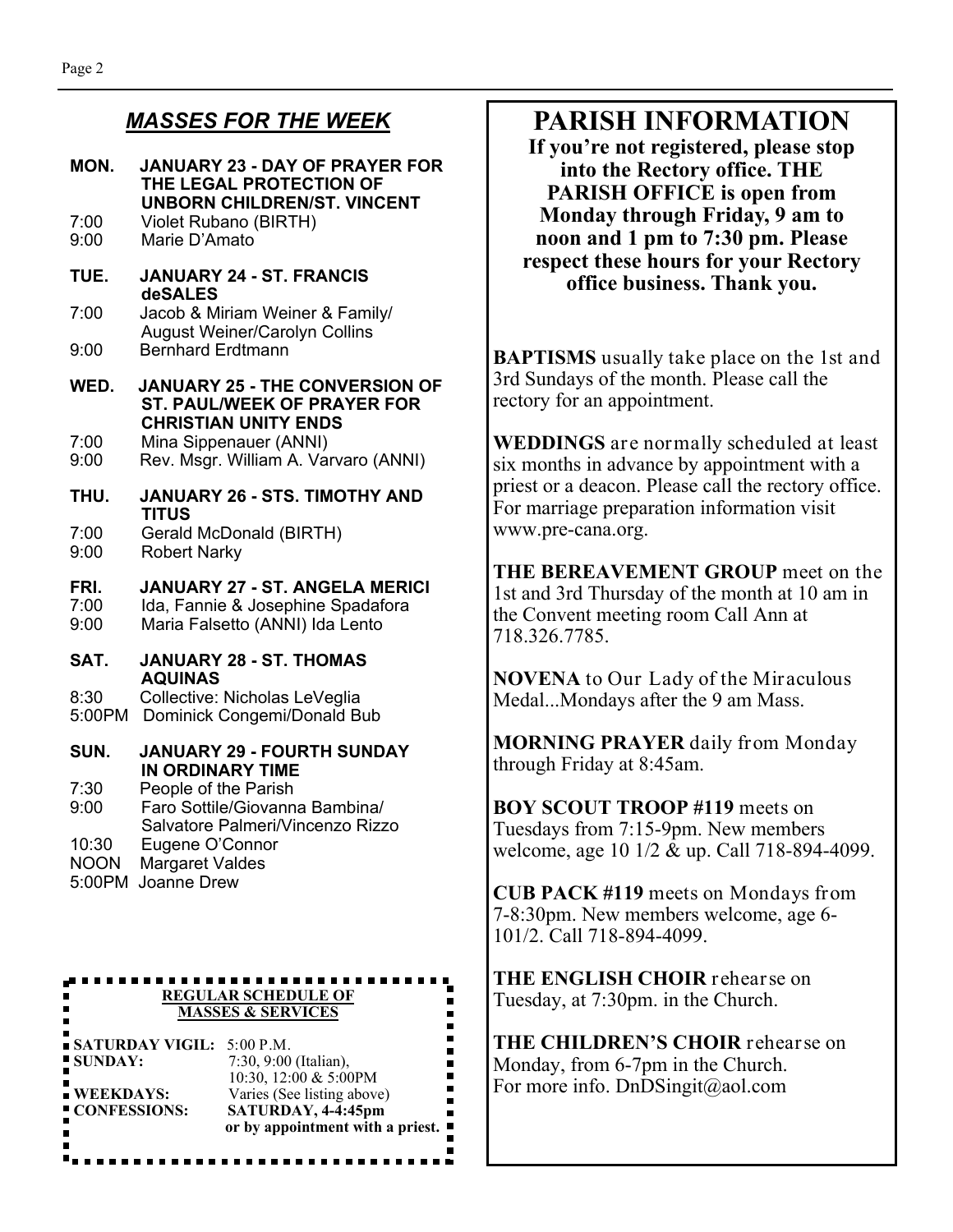## PLEASE PRAY FOR OUR SICK

Karen Guarascio, Connie Faccibene, Eileen Hinrichs, Linda Frazier, Angela Lenihan, Carol Falk, Cari Ann Falk-LoBello, Glen Falk, David J. McConville, Ronald Frazier, John Downer, Michael Machado, Robert Sabini, Maria Rigovich, Jennifer Pagan, Angelo Ferrara, Brooke Renda, Dace Pellettiere, Joe O'Brien, Edna Bojakowski, Bob Marvin, Lee Falk, Don Scheck, Patricia Johnson, Karl DeSousa, Laura Ruffner, Barbara Elder, Rachael Harris, Carol Arevalo, Scott White, Santo Pantina, Peter Gillespie, Alysia Sanders Rismoan, Michael Hirst, Bob Schaefer, Rose Marie Santos, Bernice Muller, Maria Millocca, Baby McKinley Kelleher, Isabelle Azzaro, Lucy Lento, Sean Harrison, Richard Santangelo, Michael Russo, Frank Cesare, Joseph Simon, Joseph Stubbs, Justin James Quirke, Rose Healy, Parrish Wert, Michael Hirst, Matteo Sabini, Carmen Melendez, Jim O'Driscoll, Jeanette Spartaro,

The names will remain for 3 months ONLY, unless you call 326-1911 and ask for continued prayers

**Prayer Requests Pray for vocations to the Priesthood and Religious Life. Please pray for our men and women serving in the defense of our country: Lt. Col. Thomas Frohnhoefer, Sgt. Robert A. Domenici from our Parish.**

### *WE RECALL OUR BELOVED DECEASED*

*Especially, Mary Rinaldi, Ann Hussey, Maria DiStefano, Michelina Napolitano May they rest in Christ's Peace!* 

## *MEMORIALS*

### *WINE & HOST THIS WEEK*

*are offered in memory of James Cuggy at the request of The St. Vincent DePaul Society.* 

#### *SANCTUARY LAMP & ALTAR*

#### *CANDLES THIS WEEK*

*are offered in memory of Rev. Msgr. William A. Varvaro.* 

## **CONTRIBUTION STATEMENTS**

for tax purposes will **ONLY BE AVAILABLE UPON REQUEST** 

Please call the Rectory, 718-326-1911 if you would like a statement mailed to you

## *TODAY'S READINGS*

**First Reading** — The burdens that were once laid upon the people have been vanquished (Isaiah 8:23 — 9:3).

**Psalm** — The Lord is my light and my salvation (Psalm 27).

**Second Reading** — Paul exhorts the believers at Corinth: As there is one Christ, so too must there be no divisions among you. (1 Corinthians 1:10-13, 17). **Gospel** — After calling his first disciples, Jesus goes throughout Galilee teaching, proclaiming the gospel, and curing the people (Matthew 4:12-23 [12-17]).

## *READINGS FOR THE WEEK*

| Monday:   | Heb 9:15, 24-28; Ps 98:1-6; Mk 3:22-30,         |
|-----------|-------------------------------------------------|
|           | or any of a number of readings for              |
|           | the Day of Prayer                               |
| Tuesday:  | Heb 10:1-10; Ps 40:2, 4ab, 7-8a, 10, 11;        |
|           | Mk 3:31-35                                      |
|           | Wednesday: Acts 22:3-16 or Acts 9:1-22; Ps 117: |
|           | 1bc, 2; Mk 16:15-18                             |
| Thursday: | 2 Tm 1:1-8 or Ti 1:1-5; Ps 96:1-3, 7-8a,        |
|           | 10; Mk $4:21-35$                                |
| Friday:   | Heb 10:32-39; Ps 37:3-6, 23-24, 39-40;          |
|           | Mk 4:26-34                                      |
| Saturday: | Heb 11:1-2, 8-19; Lk 1:69-75;                   |
|           | Mk $4:35-41$                                    |
| Sunday:   | Zep 2:3; 3:12-13; Ps 146:6-10;                  |
|           | 1 Cor 1:26-31; Mt 5:1-12a                       |

#### *SAINTS AND SPECIAL OBSERVANCES*

| Sunday:   | Third Sunday in Ordinary Time             |
|-----------|-------------------------------------------|
| Monday:   | Day of Prayer for the Legal Protection of |
|           | Unborn Children; St. Vincent;             |
|           | St. Marianne Cope                         |
| Tuesday:  | St. Francis de Sales                      |
|           | Wednesday: The Conversion of St. Paul;    |
|           | Week of Prayer for Christian Unity ends   |
| Thursday: | Ss. Timothy and Titus                     |
| Friday:   | St. Angela Merici                         |
| Saturday: | St. Thomas Aquinas                        |
|           |                                           |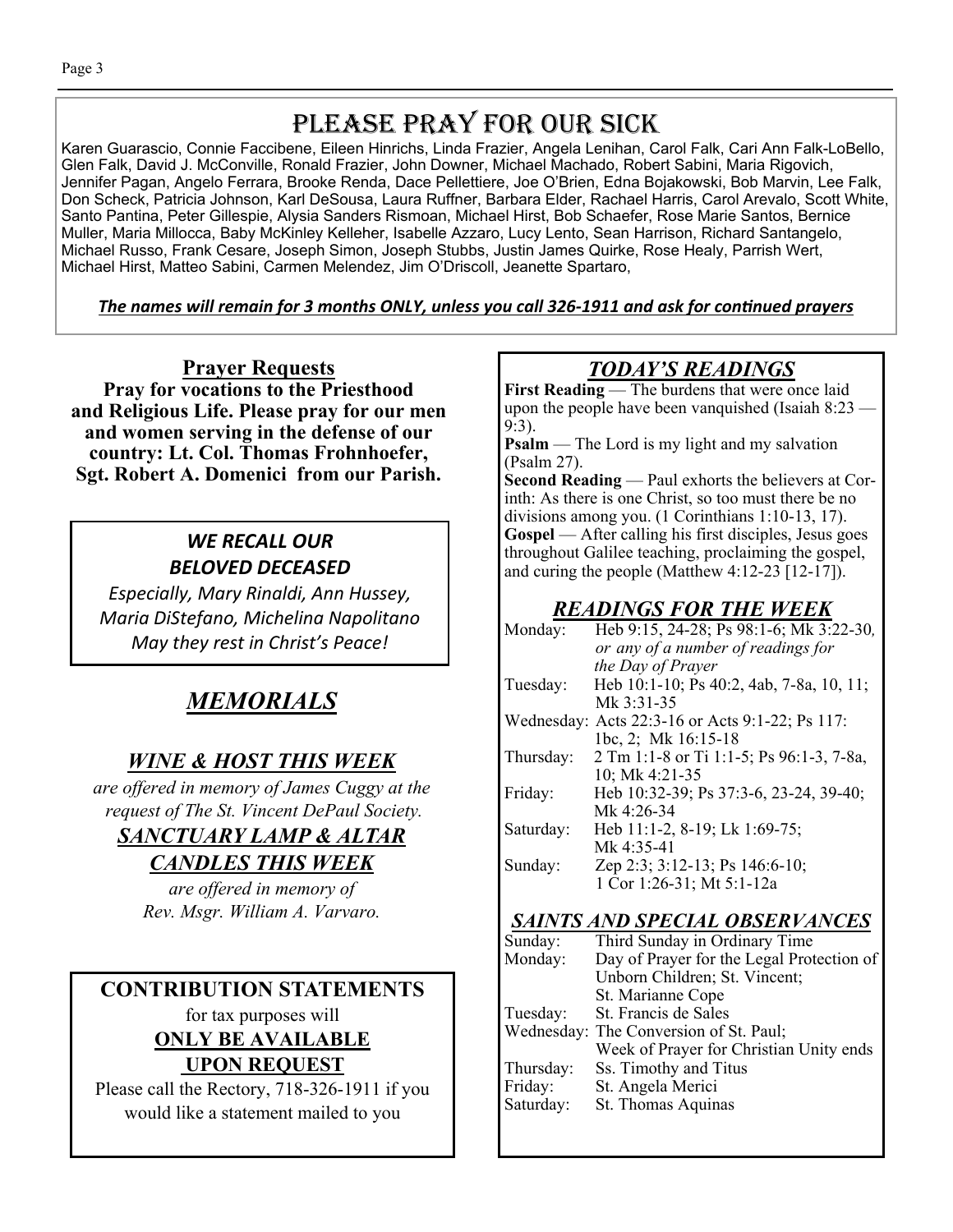#### **DO YOU HAVE AN IPHONE OR AN ANDROID PHONE?**

Want to keep up with St. Margaret's news? Download our parish app. Daily Mass readings, prayers, bulletins and more. Just text the word "APP" to 88202 or search "My Parish App" in Google Play Store or App Store.



#### **BLOOD DRIVE**

St. Margaret has sponsored several very successful Blood Donation Drives in the past. There is still a **CRITICAL BLOOD SHORTAGE** 

and the New York Blood Center is asking again for our help. St. Margaret will be sponsoring a **BLOOD DRIVE ON** 

**SUNDAY, JANUARY 22, 2017** 

from 9am until 3pm in the Parish Hall. Please consider giving the gift of life by making a blood donation. For more information and/or to make a blood donation appointment, Please email parishcalendar@aol.com



#### *IRISH NIGHT CELEBRATION*

Join us at St. Margaret Annual Irish Night on Saturday, March 4th from 7:00 pm til 12:00am.

Tickets are \$45p/p which includes traditional Irish dinner, beer, wine, soda, coffee & dessert.

Entertainment by *THE CUNNINGHAM BROTHERS*  For more information and tickets, call Susan, 718-417-3102; Ann, 718-326-1256; Bridie, 917-302-3569 or Maureen, 917-589-6804. Don't miss the fun!!

### *MINISTRY OF CONSOLATION*

Martha Rickey, a member of our Parish, is currently in her third and final year at the Pastoral Institute. This is the year in which she must declare a ministry and complete an internship. Martha has chosen to start a Ministry of Consolation here at St. Margaret. Last Sunday, Martha gave a brief talk at all the masses to explain the volunteer positions. There are still sign up brochures available in back of Church. This is a very special ministry and it will need your support.

#### **REVEREND MONSIGNOR STEVEN J. AGUGGIA**

On Sunday, January 22nd, at the 12 Noon Mass, we will have the opportunity to bid farewell to our Pastor, Msgr. Steven. We are grateful for monsignor's 10 years of service to our parishioners. We have been blessed by his leadership, and in particular, his spiritual guidance. WE HOPE YOU CAN JOIN US IN THE PARISH CENTER AFTER MASS FOR LIGHT REFRESHMENTS AND TO WISH MSGR. STEVEN WELL!!

#### SOCIETY OF ST. VINCENT dePAUL GIVES BACK

St. Margaret Parish should share in the profits for each car, truck or van, running or not. The Society of St. Vincent DePaul will give back to our church \$50/\$100 per vehicle. Maybe you don't have a vehicle, but a family member, friend or neighbor has an old or neglected vehicle in their driveway that they would like to dispose of. Call the Society of St. Vincent dePaul, 718-491-2525.

Thank you for your participation.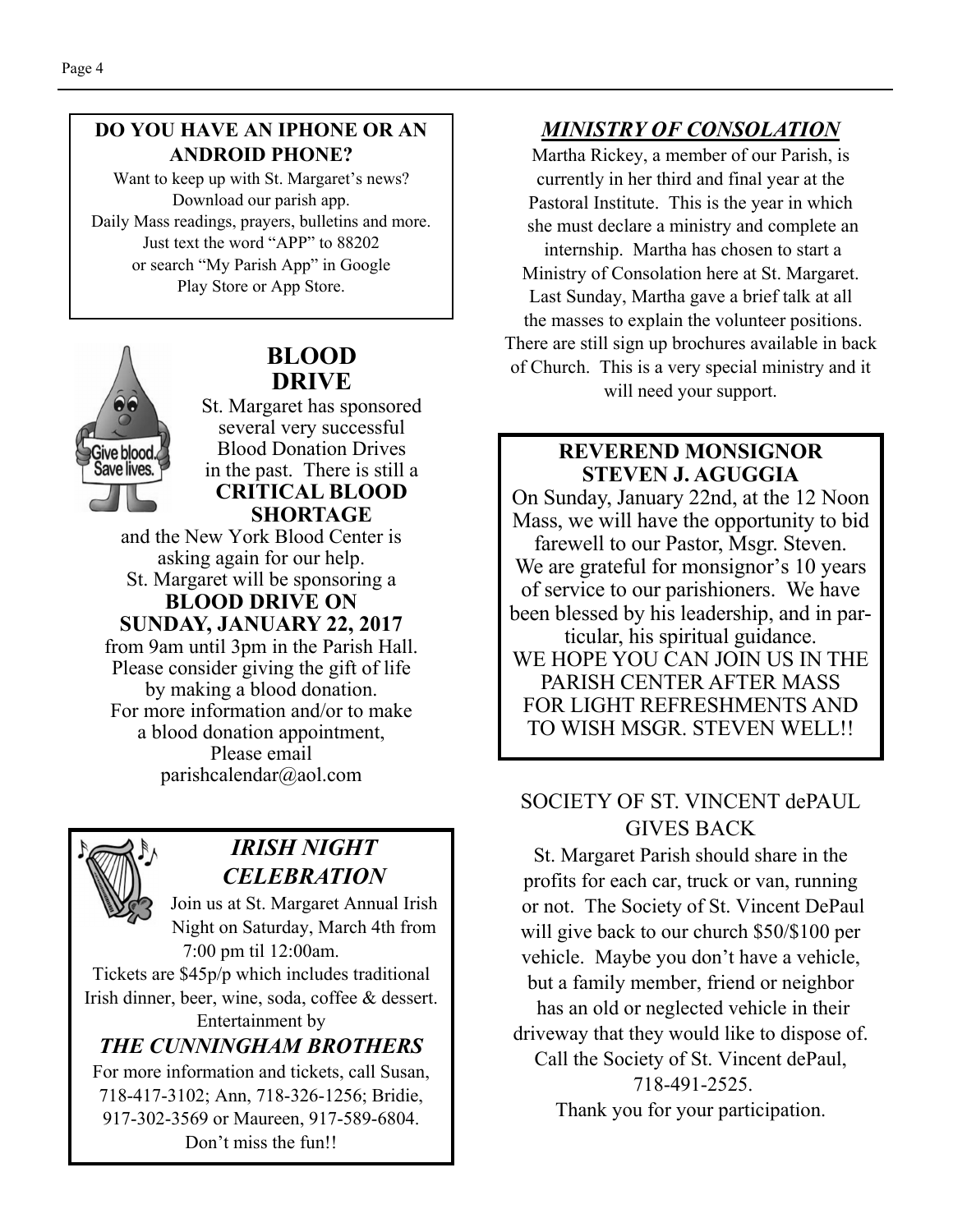#### **TREASURES FROM OUR TRADITION**

 It's still months away, but parish ministers, especially if they are involved in the catechumenate, have their eyes on Lent and the Easter Triduum. Until fairly recent times, the last few days before Easter were shaped by an awareness of the Passion, but the faithful were left to their own devices about how to engage with these mysteries. A thousand years ago, the Easter Vigil as a solemn and central moment of initiation had vanished. By the early 1950s it was a minor moment in parish life, celebrated on Holy Saturday morning, usually with only the priests and a handful of invited guests. Most people understood it as necessary only for blessing the paschal candle and preparing the Easter water. People who were children during World War II sometimes remember that the weekly noontime test of the air-raid sirens on Holy Saturday signaled the end of Lent.

 Today, of course, we see Holy Saturday as entirely within the paschal fast, and hardly the time for children to be tearing through the plastic grass looking for jelly beans and chocolate eggs. These memories point to a total collapse of the once-central liturgies of the Christian year. This impoverishment of the liturgy was mostly an accident of history. The root cause was the loss of Lent as a time focused on the final formation of catechumens for the Easter sacraments. By 1880, scholars began to piece together a vision of what once had been, and slowly, at first in a handful of monasteries in Europe, pieces of the tradition were rediscovered and celebrated.

## *WE WISH TO CONGRATULATE*  the winners of our 2017 *START THE YEAR RIGHT RAFFLE:*

| 1st Prize | \$1,500 |
|-----------|---------|
| 2nd Prize | \$1,000 |
| 3rd Prize | \$500   |

Bob Scheer John DeBiase Fay DiGiovanna

**THE ST. VINCENT dePAUL FOOD PANTRY is located at 66-25 79 Place The pantry is open on WEDNESDAY AND SATURDAY from 10am to 12 Noon.** 

#### **SAINT MARGARET GIFT SHOP**

open Wednesdays, 12pm - 4pm Saturdays, 4pm - 5pm and Sundays, 9am - 1pm We have a selection of religious goods: Rosaries - Medals - Gifts - Crucifixes Statues - Bibles and other books **AND MORE!** 

If we don't have it, we'll try to get it for you. The Gift Shop is located in the rectory. Please use the red side door in the parking lot. If the door is closed, please knock.



#### **ST. MARGARET'S YONKERS EMPIRE CITY BUS TRIP FEBRUARY 20, 2017**

The bus will be in front of the Church and will **leave promptly at 9am.** The cost is \$23.00p/p. For reservations/information call **Betty, 718-326-0198 ONE LUCKY PERSON WILL WIN A FREE RIDE ON OUR FEBRUARY TRIP!** 



*Wait for the LORD with courage; be stouthearted, and wait for the LORD*

 *Psalm 27:14*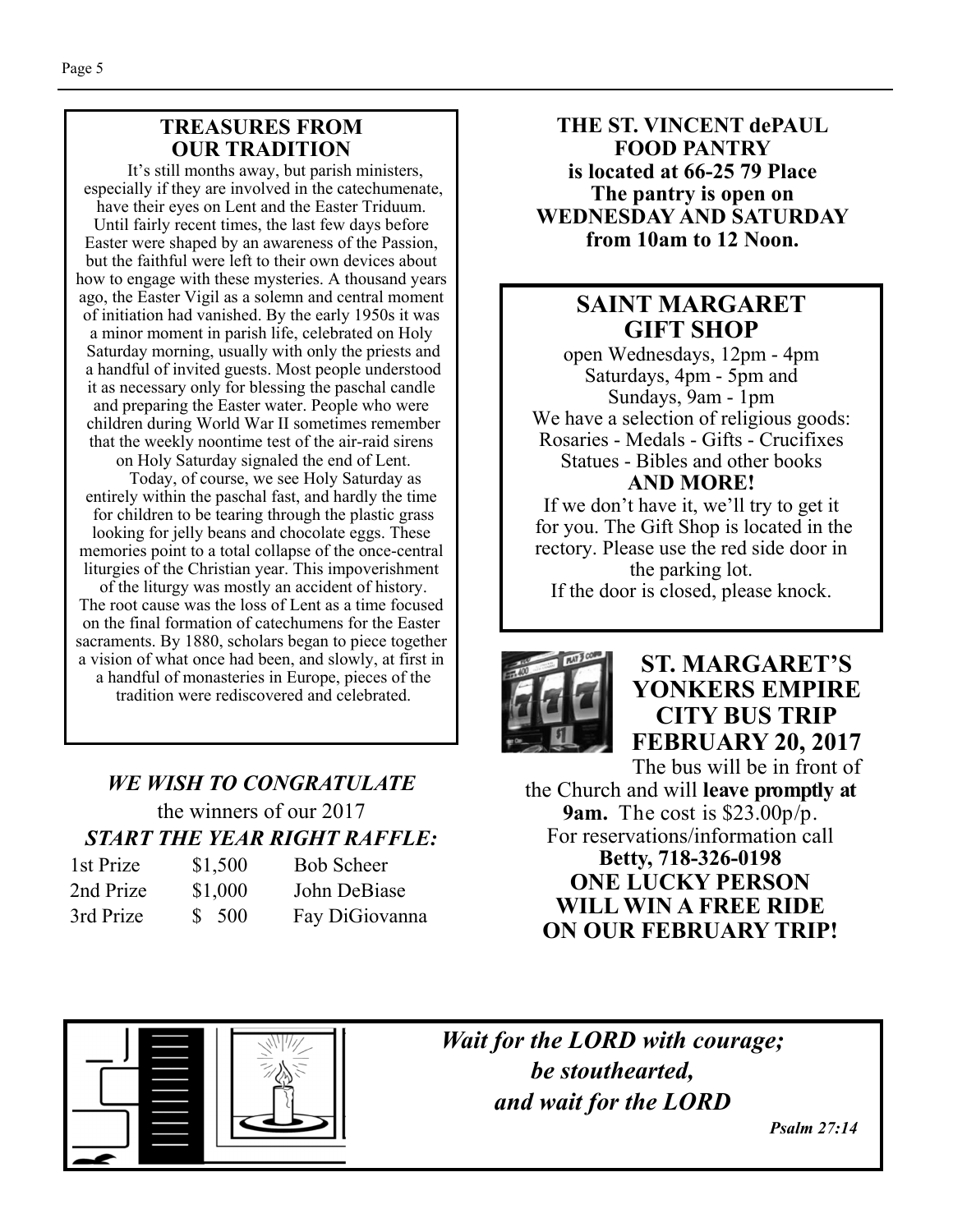# School News

#### **FROM THE DESK OF ST. MARGARET CATHOLIC ACADEMY**

The Saint Margaret Catholic Academy wishes Monsignor Steven Aguggia all the best as he takes on his "other" job as judge, full time, for the Diocese, while living at St. Kevin in Flushing. We are thankful for his past eight years as a strong supporter of the school and after our transition into the academy. He has done a great deal behind the scenes to help the children and families. We will miss you, Msgr.!!! Catholic Schools Week Opening Mass is Sunday, January 29th. . . .come and visit our academy. Monday, January 30th, 9am and 1pm Open House for prospective families from Nursery to Grade 8.

#### **LIBERATION AND REFORM**

While you might have to reach for an atlas to determine that Isaiah is speaking about Galilee, today's first reading (part of which was read at Christmas) is prophetic of Jesus' future ministry in that province. The light that brings salvation and rejoicing is, ultimately, Christ. Liberation is the theme: liberation from both ignorance ("darkness") and sin (the "yoke"). As Isaiah identifies a place, so Paul describes an attitude: the attitude that develops, even among good people, of equating their own will with the common

good. This always brings dissension, and so it has done in Corinth. Paul will not allow this; we are all members of "Christ's party."

The gospel is not to divide us.

 Matthew quotes from Isaiah in today's Gospel, presenting Jesus as the fulfillment of Isaiah's prophecies. The theme is "Repent, for the kingdom of heaven is at hand" (Matthew 4:17). To spread this message, Jesus begins to select disciples, four of whom we meet today:

Peter, Andrew, James, and John.

#### *ST. MARGARET'S LUCKY NUMBER 2017*

| Jan. 01 -                        | 510 | $C/T$ Doherty $(s)$                      |  |  |  |
|----------------------------------|-----|------------------------------------------|--|--|--|
| Jan. 02 -                        | 959 | No Winner                                |  |  |  |
| Jan. 03 -                        | 919 | No Winner                                |  |  |  |
| Jan. 04 -                        | 522 | R. Aguggia (s)                           |  |  |  |
|                                  |     | R. Armstrong (b)                         |  |  |  |
| Jan. 05 -                        | 849 | A. Monna (b)                             |  |  |  |
| Jan. 06 -                        | 819 | $M.$ Scold $(s)$                         |  |  |  |
| Jan. 07 -                        |     | 078 No Winner                            |  |  |  |
| Jan. 08 -                        |     | 144 No Winner                            |  |  |  |
| <b>HELP SUPPORT YOUR PARISH</b>  |     |                                          |  |  |  |
| Buy a "LUCKY NUMBER"             |     |                                          |  |  |  |
| <b>FOR 2017</b>                  |     |                                          |  |  |  |
| based on NY State Lottery, every |     |                                          |  |  |  |
|                                  |     |                                          |  |  |  |
|                                  |     | evening of the year. Single              |  |  |  |
|                                  |     | Subscriptions: \$60.00,                  |  |  |  |
|                                  |     | two or more subscriptions, \$50.00 each. |  |  |  |
|                                  |     | Call Patti C, 718-639-2263               |  |  |  |
|                                  |     | for more information.                    |  |  |  |

*DEFENSIVE DRIVING COURSE*  to be given in St. Margaret School Library on Saturday, March 11th, 9am - 3:30pm **The Cost:** \$45.00 per person **The Benefits:** 10% discount on liability and collision insurance for 3 years. Up to 4 points deducted from your driving record. **Contact:** Sister Bridget, 718-326-1911 the last week in January for more information or to register.

#### **ST. MARGARET'S CYO BASEBALL/ SOFTBALL REGISTRATION**

is being conducted electronically on the St. Margaret Sports website (stmsports.org) until Friday, February 10th. If you have any questions please contact Rob Nacer 646-431-9209.